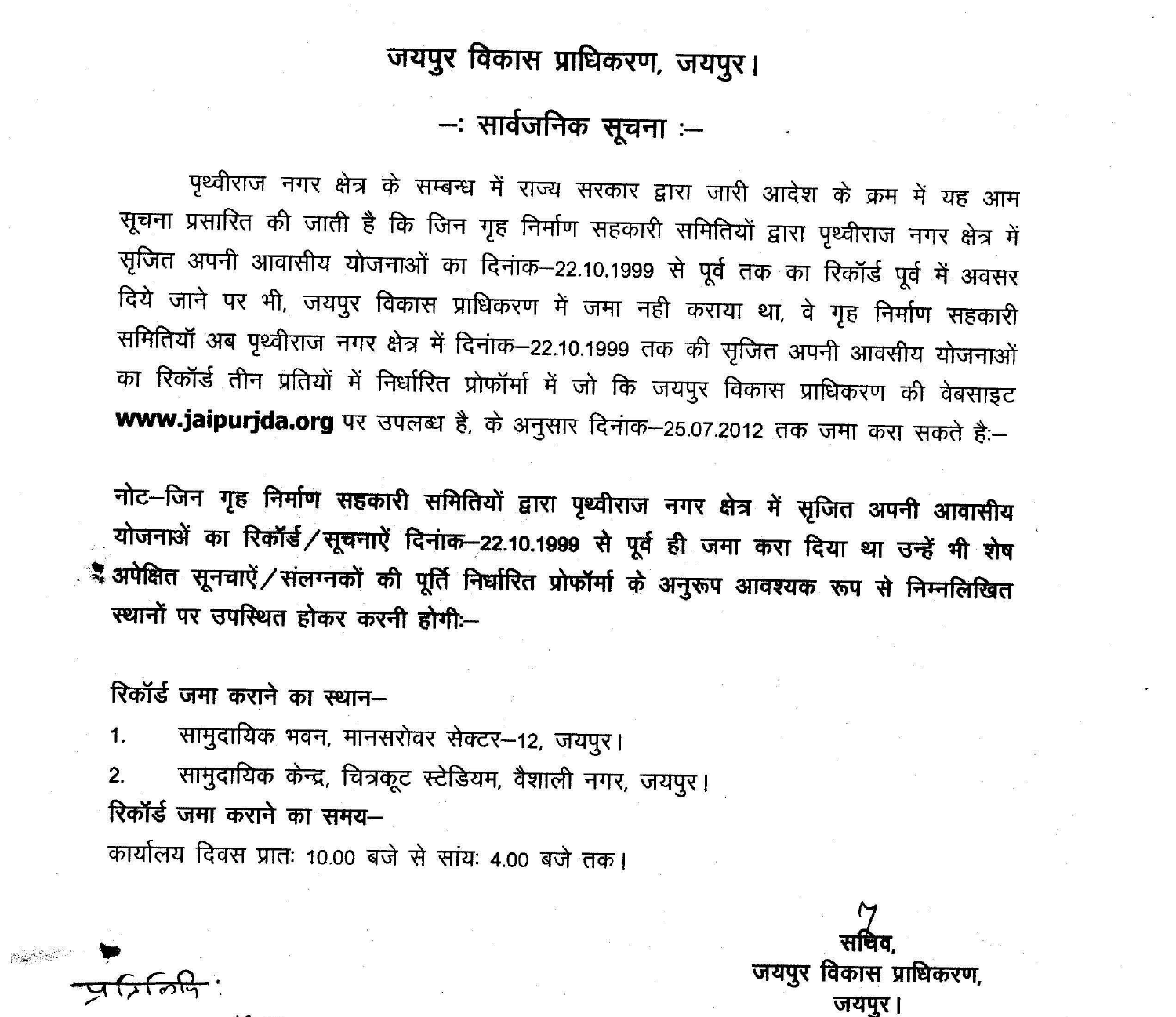सहकारिता प्रकोष्ठ, जयपुर विकास प्राधिकरण, जयपुर।

विषय-पृथ्वीराज नगर क्षेत्र में गृह निर्माण सहकारी समितियों की आवासीय योजनाओं का रिकॉर्ड प्रस्तुत करने हेतु सूचना। 

महोदय,

गृह निर्माण सहकारी समिति / विकास समिति से योजना के सम्बन्ध में चाही गई सूचनाएं निम्न प्रकार से हैं:--

- समिति का नाम, पंजीयन संख्या एवं दिनांक 1.
- समिति की प्रबन्धकारिणी की सूची /विकास समिति की प्रबन्धकारिणी समिति की सूची  $2.$ (समिति के अवसायन होने की स्थिति में)
- समिति की प्रबन्धकारिणी के संकल्प की दिनांकः /आमसभा की पुष्टि की दिनाकः 3.

क्षेत्र का ब्यौरा जिसके लिए आवेदन किया गया। 4.

- जोन संख्या- $(1)$
- ग्राम और तहसील का नाम  $(2)$
- योजना की भूमि का विवरण (खसरा संख्या व क्षेत्रफल)  $\left( 3\right)$

| ग्राम | तहसील | खसरा नम्बर |        | रकबा |        | क्षेत्रफल |  |
|-------|-------|------------|--------|------|--------|-----------|--|
|       |       | नया        | पुराना | नया  | पुराना |           |  |
|       |       |            |        |      |        |           |  |
|       |       |            |        |      |        |           |  |
|       |       |            |        |      |        |           |  |
|       |       |            |        |      |        |           |  |
|       |       |            | ٠      |      |        |           |  |
|       |       |            |        |      |        |           |  |
|       |       |            |        |      |        |           |  |
|       |       |            |        |      |        |           |  |
|       |       |            |        |      |        |           |  |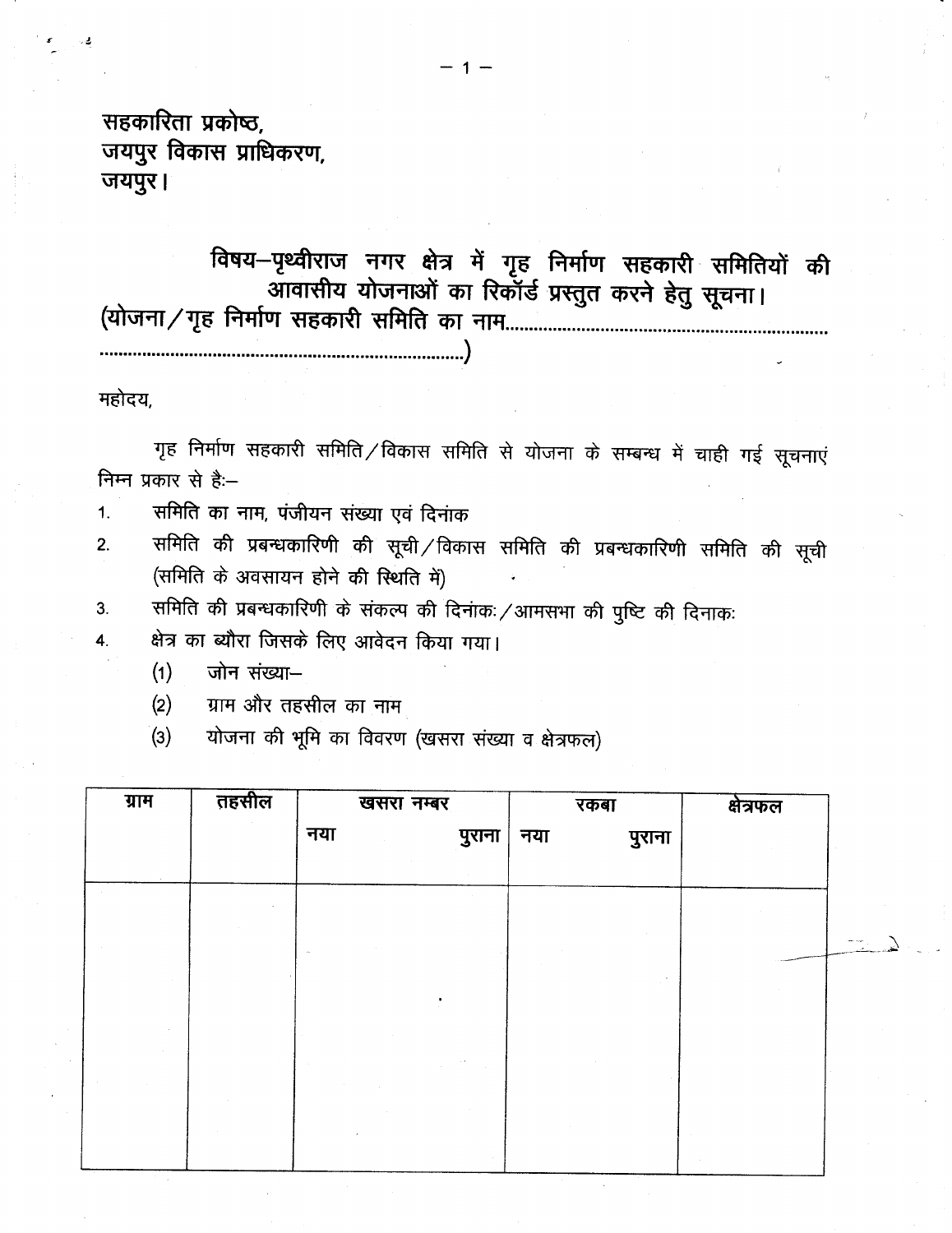आवेदन के साथ आवश्यक संलग्नक (3 प्रतियों में) 5.

- गृह निर्माण सहकारी समिति / विकास समिति के रजिस्ट्रेशन की प्रमाणित प्रति।  $(1)$
- गृह निर्माण सहकारी समिति/विकास समिति के प्रबन्धकारिणी के संकल्प की  $(2)$ प्रमाणित प्रति।
- गृह निर्माण सहकारी समिति / विकास समिति की आमसभा में संकल्प की पुष्टि एवं  $(3)$ कार्यवाही विवरण की प्रमाणित प्रति।
- योजना के सदस्यों की सूची मय पिता/पति का नाम एवं भूखण्ड संख्या मय क्षेत्रफल  $\left( 4\right)$ (सदस्यता सूची के प्रत्येक पृष्ठ पर राजस्व ग्राम/तहसील का नाम, समिति पदाधिकारी (अध्यक्ष / मंत्री) के हस्तक्षार एवं समिति की मोहर अंकित करे)
- स्वामित्व के समर्थन में दस्तावेजों की प्रमाणित प्रति जैसे विक्रय विलेख इत्यादि और  $(5)$ आवेदित भूमि के ब्यौरे।
- जमाबंदी की नवीनतम प्रति (पटवारी द्वारा प्रमाणित)  $(6)$
- ले-आउट प्लान, सेक्टर योजना (यदि कोई हो) पर खसरा अध्यारोपण (सुपर  $(7)$ इम्पोजिशन) तथा मास्टर योजना ⁄ सेक्टर योजना ⁄ सडक क्षेत्र नेटवर्क योजना के अधीन आने वाली भूमि का क्षेत्र जो निःशुल्क अभ्यर्पित किया जाना है को दर्शाते हुये।
- खसरा मानचित्र का ट्रेस।  $(8)$
- $(9)$ की–प्लान
- सर्वेक्षण नक्शा (पी.टी. सर्वे) मय सॉफ्ट (Soft) कॉपी (चार GPS कॉर्डिनेट सहित)  $(10)$
- आवेदक गृह निर्माण सहकारी समिति / विकास समिति के पदाधिकारियों (अध्यक्ष एवं  $(11)$ मंत्री) की पहचान का सबूत। (फोटो पहचान पत्र)
- नोटेरी पब्लिक द्वारा सम्यक रूप से प्रमाणित शपथ पत्र (संलग्न प्रपत्र–1 के  $(12)$ अनुसार)
- क्षेत्र संगणना के ब्यौरें। (Area Calculation)। संलग्न प्रपत्र-2 के अनुसार।  $(13)$

#### अन्य विवरण। 6.

 $\mathcal{L} = \mathcal{L}$ 

- क्या योजना कोई एच.टी./एल.टी लाईन या ट्रान्सफार्मर से प्रभावित है।  $(1)$
- क्या भूमि देवस्थान विभाग, लोक न्यास, धार्मिक, पूर्वत संस्था) या किसी वक्फ से  $(2)$ सम्बन्धित है।
- क्या योजना की दूरी रेलवे लाईन/राष्ट्रीय राजमार्ग/राज्य राजमार्ग से नियमानुसार  $(3)$ है अथवा नही है (अंकित करें)।
- क्या येाजना के सन्दर्भ में कोई वाद न्यायालय में विचाराधीन/स्थगन से प्रभावित है,  $(4)$ यदि हॉ, तो विवरण अंकित करे।
- आवेदित भूमि की पहूंच सड़क की चौडाई।  $(5)$
- कोई अन्य सुसंगत सूचना  $(6)$
- $(7)$ पृष्ठों की कूल संख्या
- आवेदन की तारीख  $(8)$

नोट-उक्त अंकित बिदुओं में किसी भी संलग्नक की प्रस्तुति के अभाव में प्रार्थना पत्र पर अग्रिम कार्यवाही किया जाना सम्भव नही होगा।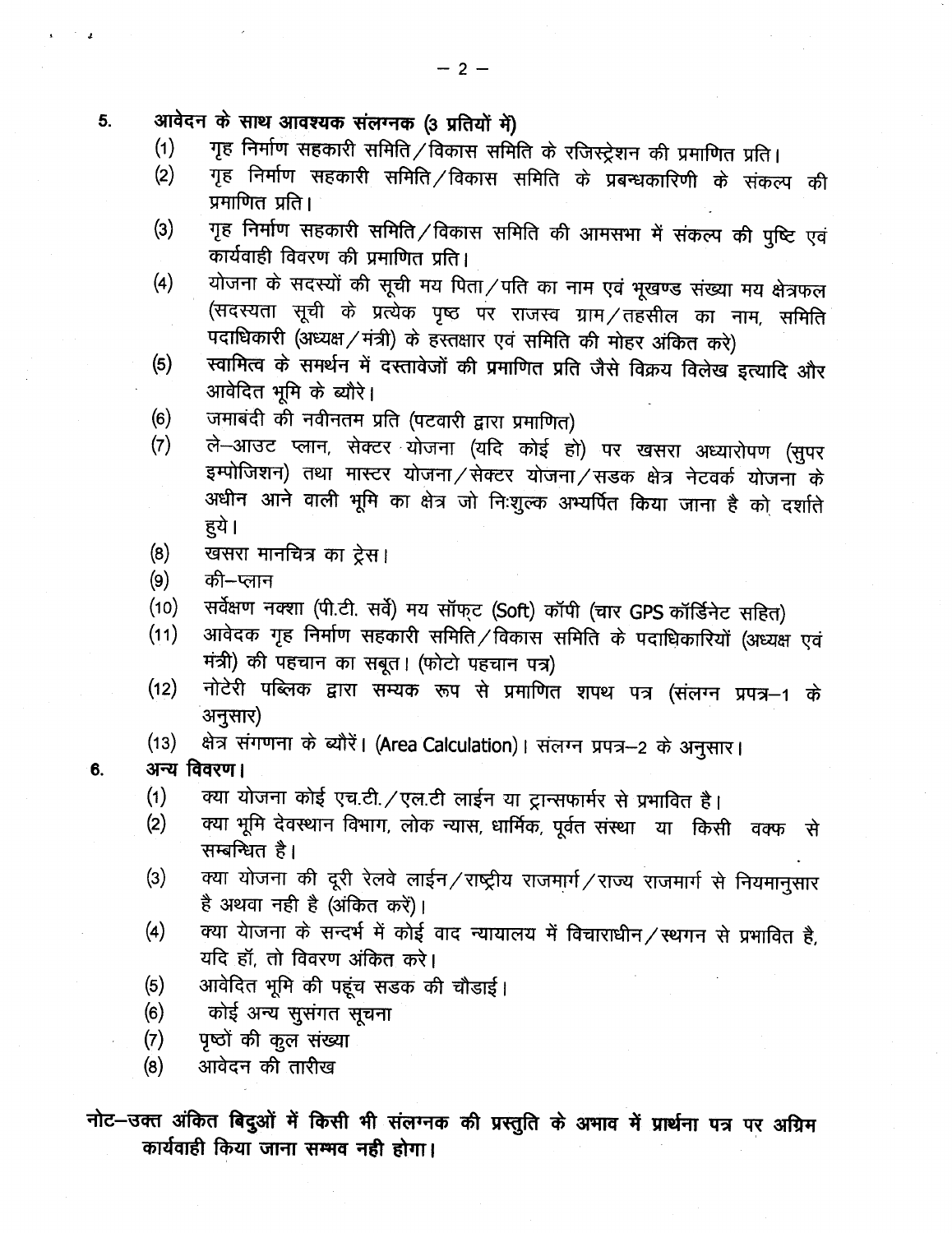# घोषणा

 $-3-$ 

मैं ⁄ हम  $1.$ गृह निर्माण सहकारी समिति / विकास समिति इसके द्वारा प्रमाणित करता हूँ / करते है कि उपर्युक्त प्रविष्ठियां मेरी / हमारी जानकारी और विश्वास के अनुसार सही है।

आवेदक का पता-

(दूरमाष)

आवेदक के हस्ताक्षर

(नाम)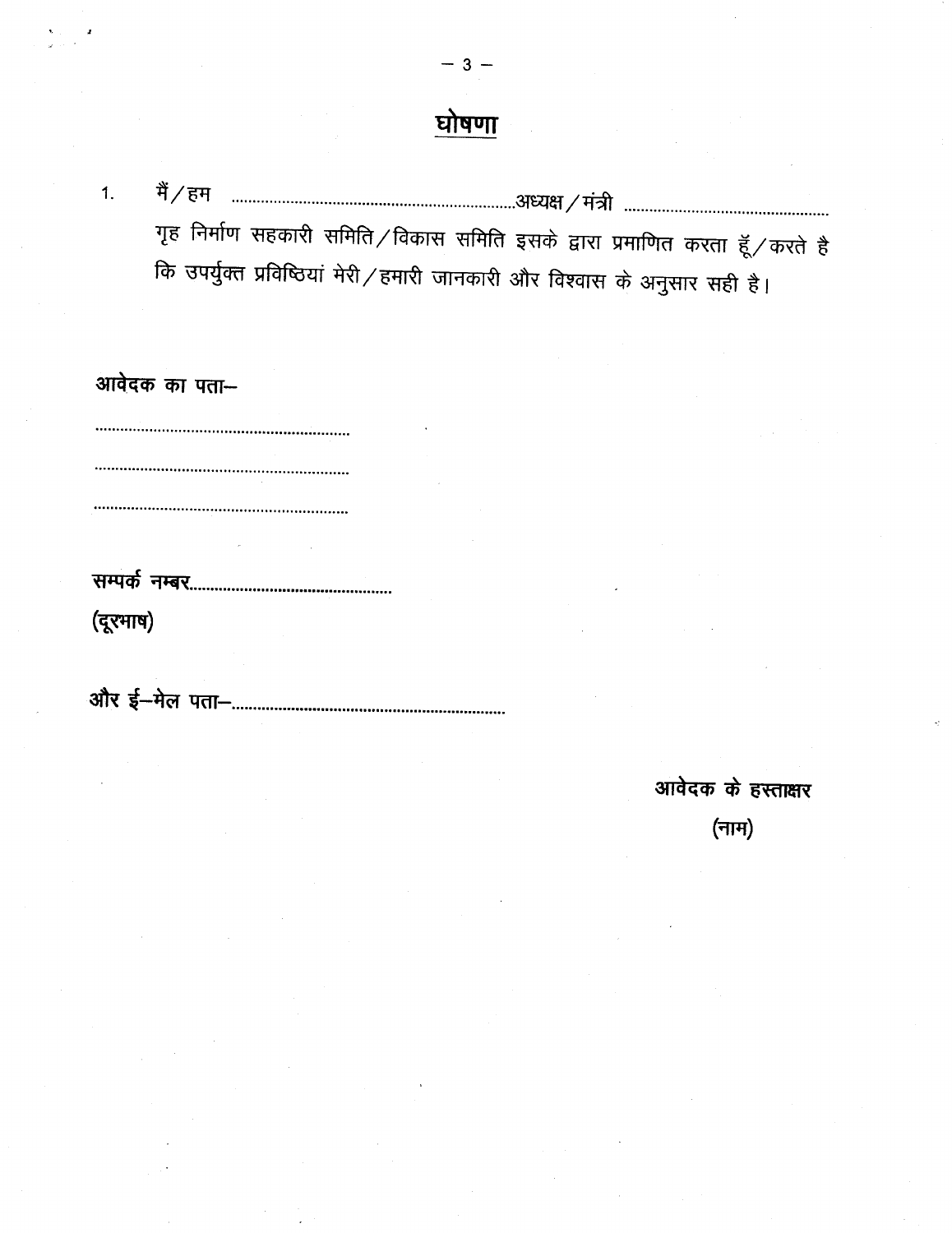प्रस्तुत किये गये है।

सलग्नक:--

| 1.             | रजिस्ट्रेशन की प्रमाणित प्रति।                      | 8.   | खसरा मानचित्र                          |
|----------------|-----------------------------------------------------|------|----------------------------------------|
| 2.             | प्रबन्धकारिणी के संकल्प की प्रमाणित प्रति। 9.       |      | की–प्लान                               |
| 3.             | आमसभा में संकल्प की पुष्टि एवं कार्यवाही            |      | 10. पी.टी.सर्वे                        |
|                | विवरण की प्रमाणित प्रति।                            |      |                                        |
| 4.             | सदस्यता सूची।                                       | 11.1 | समिति पदाधिकारियों के फोटो पहचान पत्र। |
| 5.             | स्वामित्व के समर्पण में प्रमाणित विक्रय 12 शपथ पत्र |      |                                        |
|                | विलेख इत्यादि।                                      |      |                                        |
| 6.             | जमाबंदी की नवीनतम प्रति।                            | 13.1 | क्षेत्र सगणना के ब्यौरे।               |
| 7 <sub>1</sub> | ले–आउट प्लान                                        | 14.  | न्यायालय आदेश व दिनाक, यदि है तो।      |

# प्राप्तकर्ता अधिकारी के हस्ताक्षर

# प्राप्ति रसीद

|                                                    | जारी नियमों के तहत प्रक्रिया अर्न्तगत निपटाया जायेगा। बैठक की तारीख और अतिरिक्त दस्तावेजों |  |
|----------------------------------------------------|--------------------------------------------------------------------------------------------|--|
|                                                    | सम्बन्धी जानकारी, यदि कोई हो, एक माह के भीतर या तो दूरभाष पर सूचित की जावेगी या जयपुर      |  |
| विकास प्राधिकरण की वेबसाइट पर उपलब्ध करायी जायेगी। |                                                                                            |  |

प्राप्तकर्ता अधिकारी के हस्ताक्षर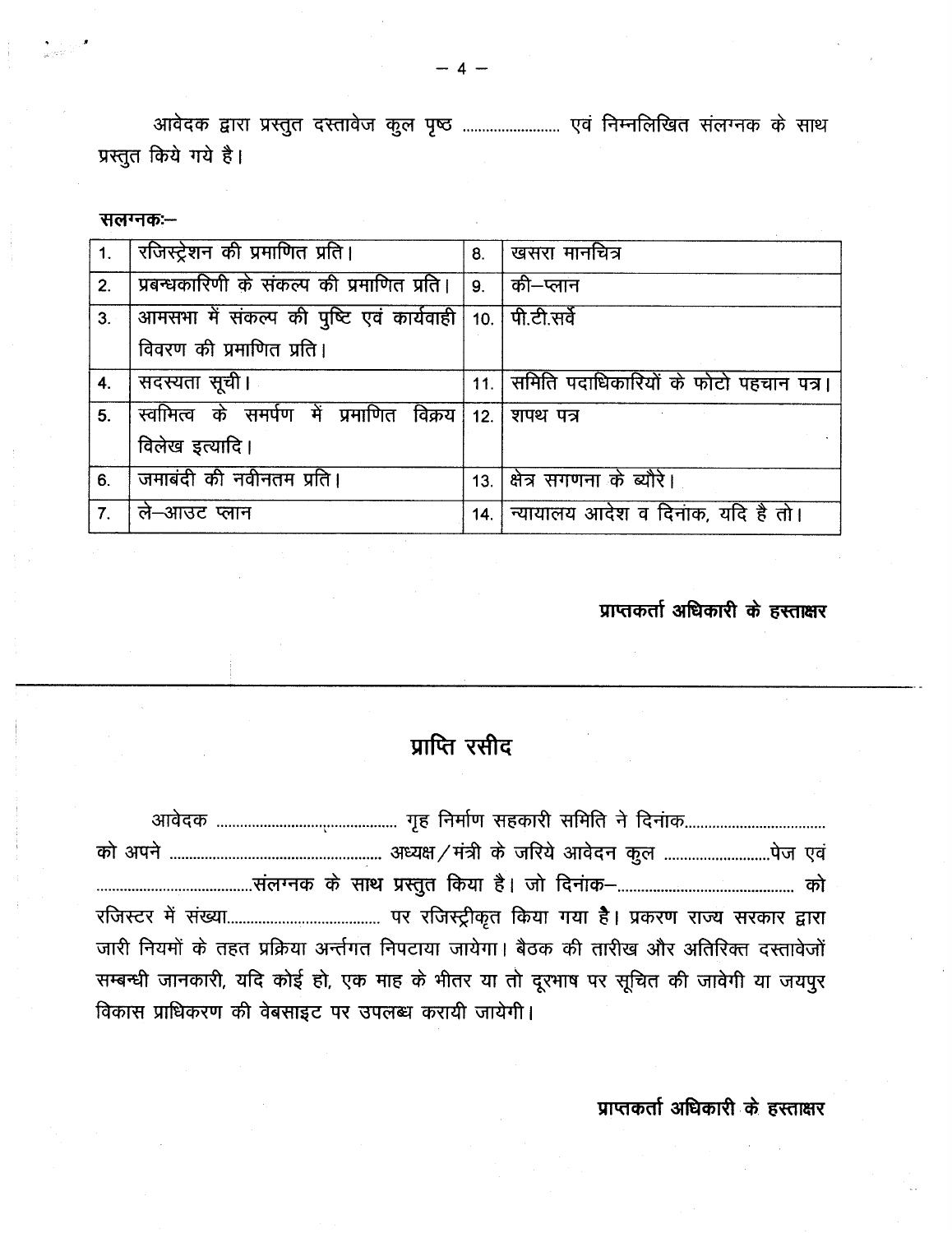प्रपत्र—1

10/- फ. के नॉन ज्यूडिशियल स्टाम्प पेपर पर

#### शपथ पत्र

निर्माण सहकारी समिति विकास समिति लि. पता—सत्य व निष्ठापूर्वक घोषित गह करता / करती हॅ कि :-

- मैं शपथपूर्वक घोषित करता / करती हूँ कि योजना की भूमि समिति द्वारा खातेदार से  $\mathbf{1}$ . क्रय की गई है इस भूमि को राज्य सरकार / जविप्रा द्वारा आवासीय प्रयोजन के लिए नियमन किये जाने के विरूद्व किसी भी स्तर के न्यायालय में किसी भी प्रकार का स्थगन आदेश जारी या वर्तमान में प्रभावशाली नही है।
- यह है कि प्रस्तुत दस्तावेजों में अंकित विशिष्टयां मेरी / हमारी जानकारी / समिति क  $2.$ रिकॉर्ड अनुसार सही है। इस सूचनाओं के अतिरिक्त इस योजना से सम्बन्धित कोई अन्य / दूसरा रिकॉर्ड समिति में न है न था। प्रस्तुत रिकॉर्ड अंतिम रिकॉर्ड है।
- समिति द्वारा प्रत्येक भूखण्ड का एक ही आवंटन पत्र जारी किया गया है जो प्रस्तुत 3. सदस्यता सूची के अनुसार है।
- प्रस्तूत योजना का किसी अन्य योजना से ओवरलेपिंग नही है।  $\mathbf{4}$
- मैं समिति की तरफ से योजना का रिकॉर्ड प्रस्तुत करने के लिए अधिकृत हूँ। 5.

गृह निर्माण सहकारी समिति / विकास समिति लि. ईश्वर को साक्षी करके शपथ व निष्ठापूर्वक घोषणा करता हूँ कि कोई भी तथ्य या महत्वपूर्ण बात छिपाई नही गई और तथ्य व रिकॉर्ड के विपरीत कोई बात कही गयी है। अतः ईश्वर सच बोलने में मेरी सहायता करे।

(शपथग्रहिता के हस्ताक्षर)

दिनांक--............................